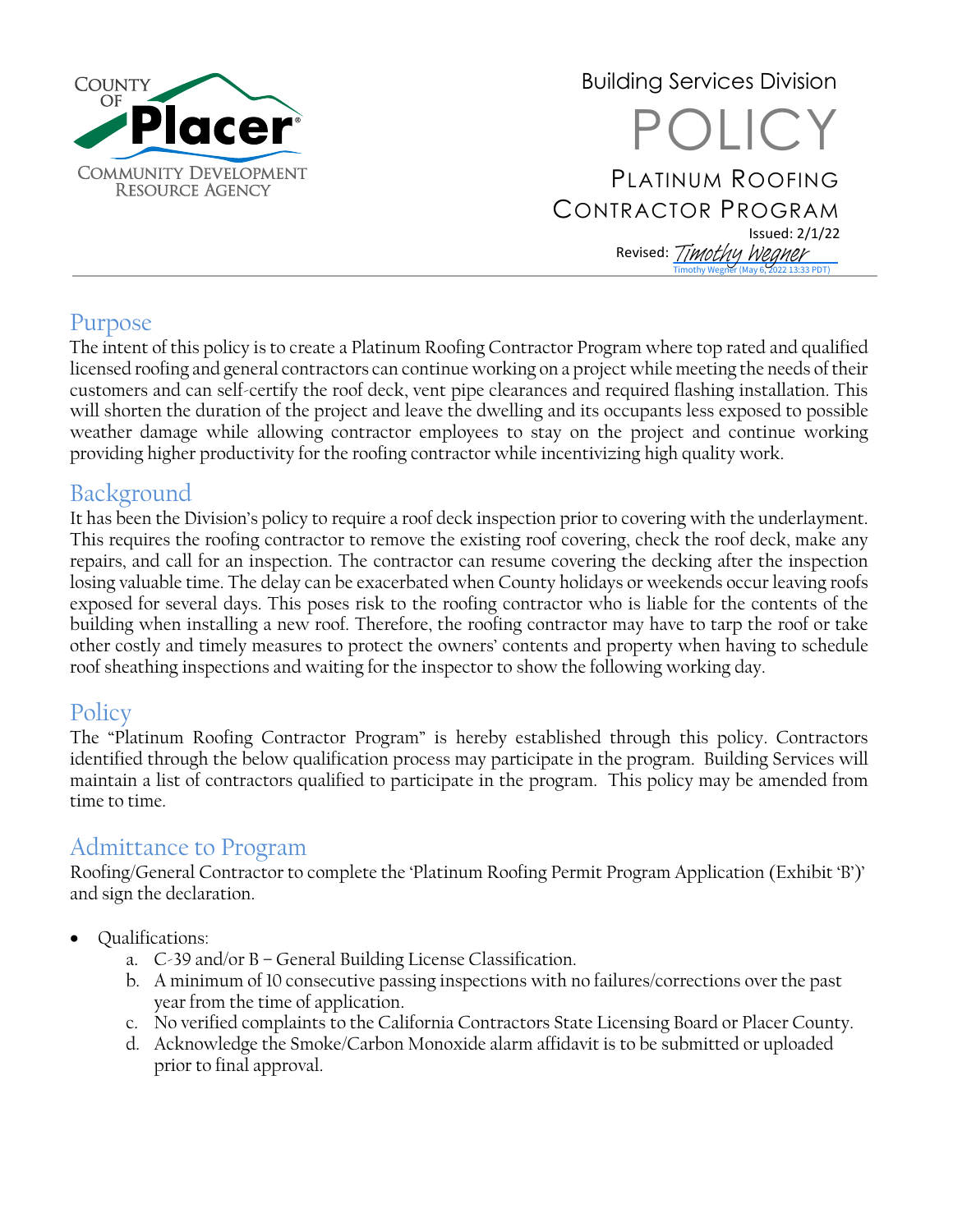#### **POLICY** PLATINUM ROOFING CONTRACTOR PROGRAM

#### Removal from Program

- 1. Two failing inspections on more than one project.
- 2. Two failing inspections on more than one project due to workmanship.
- 3. Falsified Smoke/Carbon Monoxide alarm affidavit.
- 4. Failure to meet "Cool Roof" or "Class A" requirements.
- 5. Verified complaint to CSLB or Placer County Building Department.
- 6. No correction notices or have code violations for during random sample.

#### Reinstatement after Program Removal

The contractor may reapply after 6 months if removed for any reason and upon approval, follow the requirements of this program

#### Program Requirements

#### Roof Sheathing Inspection

- 1. Contractor requests pre-deck inspection as typical for any inspection, however during this process the contractor schedules a 431 Platinum Reroof-Pre-Deck, which exempts the pre-deck but progresses the reroof workflow.
- 2. Contractors self-certify:
	- a. Existing roof structure, sheathing, flashing, plumbing and mechanical penetrations in lieu of the inspection and complete the 'Platinum Re-Roof Verification Certificate' (Exhibit 'A').
	- b. The above certificate will be collected at final inspection along with the Smoke/Carbon Monoxide alarm affidavit, the Class 'A' roof cert and the -1R-ALT-05-E (short form) energy doc.
	- c. Building Services shall randomly sample qualified projects with a 431 inspection.

Final Inspection items to be inspected

- 1. 72lb mineral surface cap sheet under valley metal.
- 2. Double underlayment for low slope roofs (2:12 up to 4:12).
- 3. Drip edge metal requirements.
- 4. Minimum 26 gauge, 24" wide valley metal
- 5. Gutter debris guards and downspout/roof drainage requirements.
- 6. Verify required alarms and/or collect Smoke/Carbon Monoxide alarm affidavit.
- 7. Final material installation per specifications/listing.
- 8. Sealed exposed fasteners
- 9. Painting/sealing of exposed wood materials.
- 10. Insulation installed in attic or no ducts in attic verification to verify meeting cool roof exemptions if applicable.
- 11. All other minimum code and ordinance requirements.
- 12. Verify 'Platinum Re-Roof Verification Certificate'.